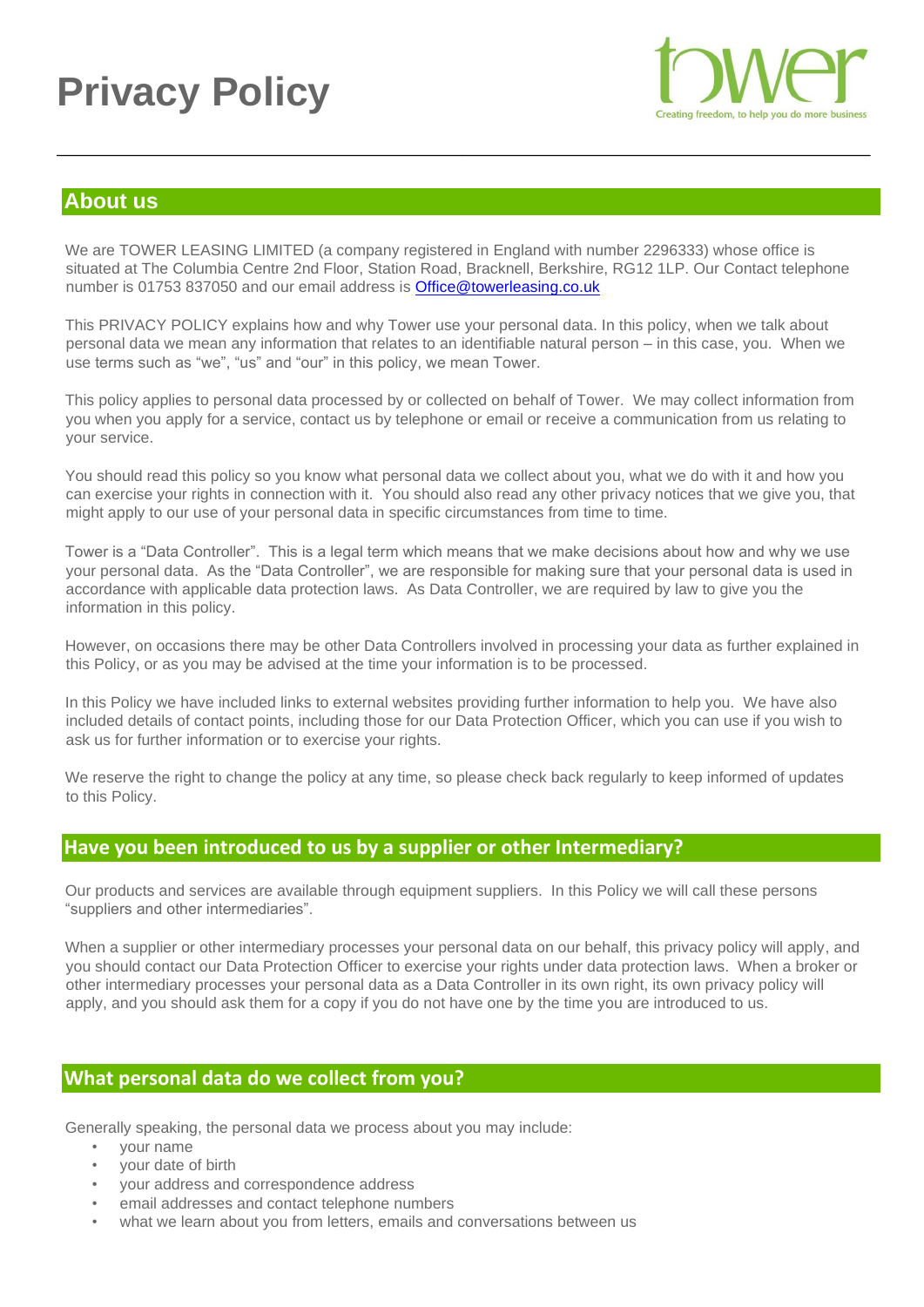• personal data which we obtain from Credit Reference and Fraud Prevention Agencies (see the section on 'Fraud Prevention Agencies' below)



• some special categories of personal data such as information about your health

## **Beneficial Owners**

If you make an application for your business, we will also collect the personal data mentioned above about all individuals who you have a financial link with, for example other directors or officers of your company, who you must include on the application form.

You must show this policy to any other applicants (including all beneficial owners and directors) and ensure they know you will share their personal data with us for the purposes described in it.

In order to assess your company's suitability for the product, we need to verify that:

- all applicants are included;
- the identity for all applicants is verified; and
- To do this, we use an external agency to check all directors are included and gather publicly held data to run authentication and world checks.

If the data we gather is insufficient to allow us to run these checks, we will request them directly from you.

## **What is the source of your personal data?**

## **Directly from you:**

We will generally collect your personal data from you directly.

#### **Data from third parties we work with:**

- Companies that introduce you to us
- Suppliers
- Credit Reference Agencies (CRAs, see below)
- Comparison websites
- Social networks
- Fraud prevention agencies (FPAs)
- Public information sources such as Companies House
- Government and law enforcement agencies

#### **Data we collect when you use our services:**

- Payment and transaction data
- We will also collect information derived from cookies, which will include your Internet Protocol (IP) Address unless you have set your browser not to accept cookies.
- We may collect information about your computer, including where available your IP address, operating system and browser type, for system administration and to report aggregated information to our advertisers. This is statistical data about our users' browsing actions and patterns and does not identify you as an individual
- By using our websites or applications you agree that cookies may be forwarded from the relevant website or application to your computer or device.
- The cookie will enable us to know that you have visited the website or application before and will identify you. We may also use the cookie to prevent fraud.
- For more information refer to our **[Cookie policy](http://www.towerleasing.co.uk/cookie-policy/)**

## **From Credit Reference Agencies (CRAs):**

In addition, we will obtain your personal data from Credit Reference Agencies (CRAs) which we use to verify your identity and creditworthiness (see the section below titled "Sharing Information with Credit Reference Agencies"), Fraud Prevention Agencies, your employer, landlord, other lenders, Her Majesty's Revenue & Customs (HMRC), Department for Work and Pensions (DWP), publicly available directories and information (e.g. telephone directory, social media, internet, news articles).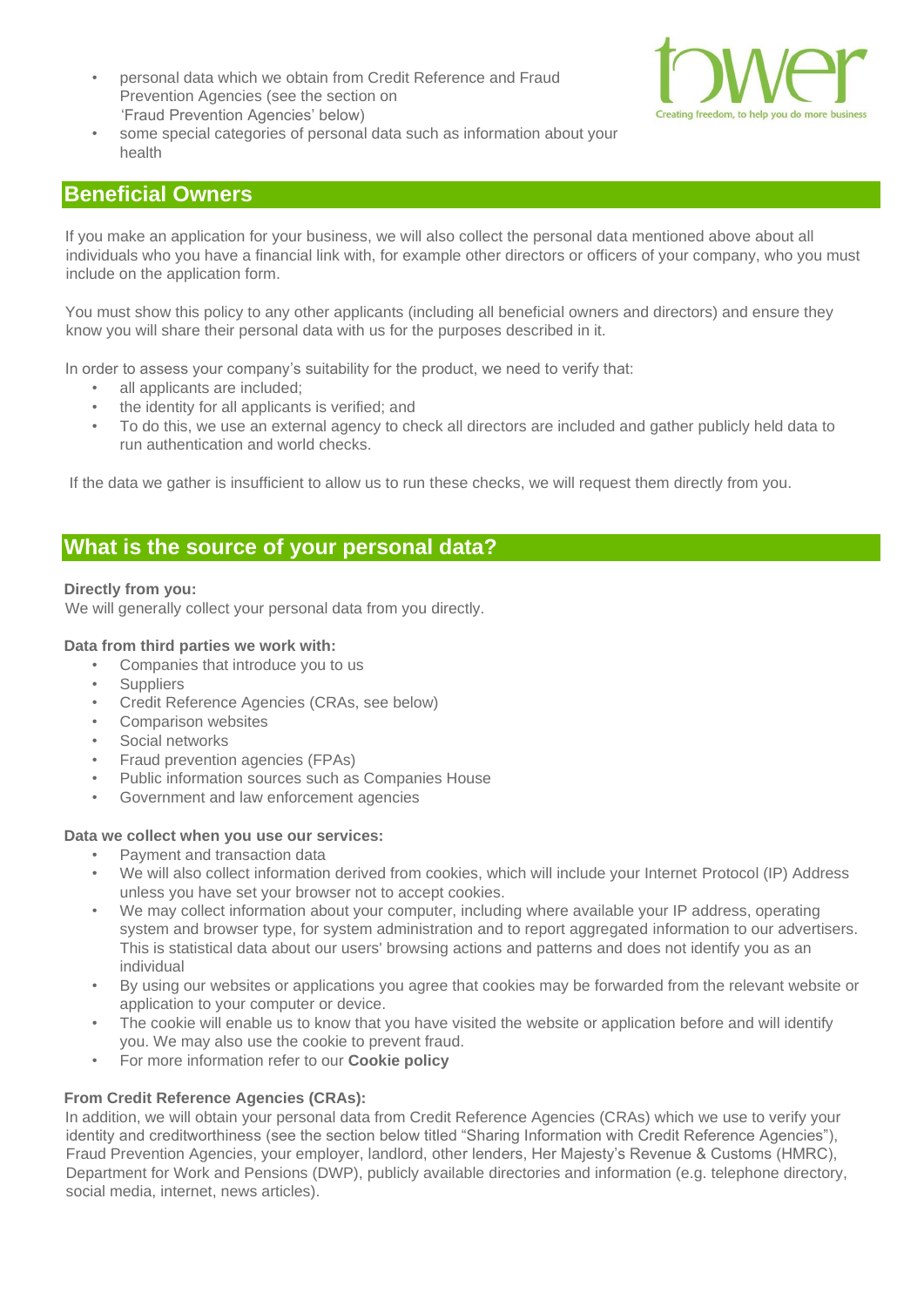Some of the personal data obtained from Credit Reference Agencies will have originated from publicly accessible sources. Credit Reference Agencies draw on court decisions, bankruptcy registers and the electoral register/roll. We explain more about this below.



## **What we do with your data**

We collect and process your data for several purposes, and for each purpose Tower must explain to you what legal grounds justify our processing of your personal data. Here are the legal grounds that are relevant to us:

## **Processing necessary to perform our contract with you for your product or service or for taking steps prior to entering into it during the application stage:**

- Administering and managing your account and associated services, updating your records, tracing your whereabouts to contact you about your account and doing this for the recovery of debt;
- Sharing your personal data with certain third-party service suppliers such as payment service providers;
- All stages and activities relevant to managing your account including enquiry, application, administration and management of accounts, illustrations, requests for transfers of equity, setting up/changing/removing guarantors;
- To manage how we work with other companies that provide services to us and our customers;
- To manage fees, charges and interest due on accounts;
- To exercise our rights set out in agreements and contracts; and
- When we do what we will call throughout this policy "profiling and other automated decision making"; by "automated decision making" we mean making decisions about you, such as your suitability for a product, using a computer based and automated system without a person being involved in making that decision (at least first time around) and by "profiling" we mean doing some automated processing of your personal data to evaluate personal aspects about you, such as analysing or predicting your economic situation, health, personal preferences, interests, reliability, behaviour, location or movements For more information, see the sections: "Automated Processing and Automated Decision Making" and "Profiling" below.

#### **Processing necessary to comply with our legal obligations:**

- To carry out identity checks, anti-money laundering checks and checks with Fraud Prevention Agencies preapplication, at the application stage and periodically after that. Where you have been introduced to us by a broker or other intermediary they may do these searches on our behalf;
- For compliance with laws that apply to us;
- For establishment, defence and enforcement of our legal rights or those of any other member of Tower;
- For activities relating to the prevention, detection and investigation of crime;
- To carry out monitoring and to keep records (see below);
- To deal with requests from you to exercise your rights under data protection laws; and
- To process information about a crime or offence and proceedings related to that (in practice this will be relevant if we know or suspect fraud).

#### **When we share your personal data with these other people or organisations:**

- Joint account holders, trustees and beneficiaries, and the person with power of attorney over your affairs;
- Beneficial owners, if you are applying for a product through your company;
- Other payment service providers such as when you ask us to share information about your account with them;
- Other account holders or individuals when we have to provide your information to them because some money paid to you by them should not be in your account;
- Fraud Prevention Agencies;
- Law enforcement agencies and governmental and regulatory bodies such as HMRC, the Financial Conduct Authority, the Prudential Regulation Authority, the Ombudsman, the Information Commissioner's Office and under the Financial Services Compensation Scheme (depending on the circumstances of the sharing); and
- Courts and to other organisations where that is necessary for the administration of justice, to protect vital interests and to protect the security or integrity of our business operations.

#### **Where we consider that, on balance, it is appropriate for us to do so, processing necessary for the following legitimate interests which apply to us and in some cases other organisations (who we list below) are:**

- Administering and managing your account and services relating to that, updating your records, tracing your whereabouts to contact you about your account, and doing this for recovering debt;
- To test the performance of our products, services and internal processes;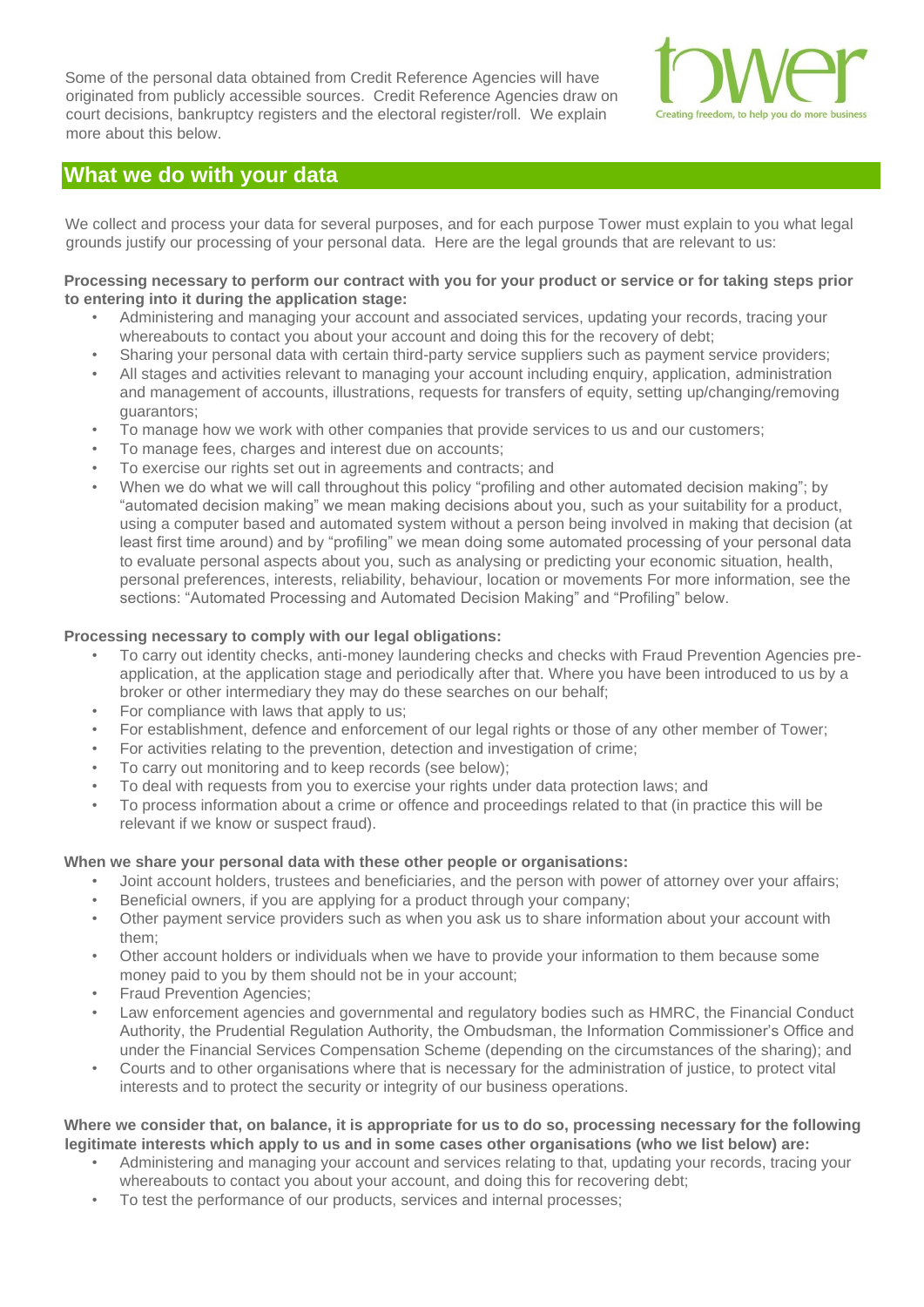• To adhere to guidance and best practice under the regimes of governmental and regulatory bodies such as HMRC, the Financial Conduct Authority, the Prudential Regulation Authority, the Ombudsman, the



Information Commissioner's Office and under the Financial Services Compensation Scheme;

- For management and audit of our business operations including accounting;
- To carry out searches at Credit Reference Agencies pre-application, at the application stage, and periodically after that. Where you have been introduced to us by a supplier or other intermediary they may do these searches on our behalf;
- To carry out monitoring and to keep records (see below);
- To administer our good governance requirements and those of other members of our Group;
- For market research and analysis and developing statistics; and
- For some of our profiling and other automated decision making, in particular where this does not have a legal effect or otherwise significantly affect you.

#### **When we share your personal data with these other people or organisations;**

- Joint account holders, trustees and beneficiaries and any person with power of attorney over your affairs (in each case only if relevant to you);
- Beneficial owners;
- Other payment services providers such as when you ask us to share information about your account with them;
- Other account holders or individuals when we have to provide your information to them because some money paid to you by them should not be in your account;
- The supplier or other intermediary who introduced you to us;
- Our legal and other professional advisers, auditors and actuaries;
- Financial institutions and trade associations;
- Governmental and regulatory bodies such as HMRC, the Financial Conduct Authority, the Prudential Regulation Authority, the Ombudsman, the Information Commissioner's Office and under the Financial Services Compensation Scheme;
- Tax authorities who are overseas for instance if you are subject to tax in another jurisdiction we may share your personal data directly with relevant tax authorities overseas (instead of via HMRC);
- Other organisations and businesses who provide services to us such as debt recovery agencies, back up and server hosting providers, IT software and maintenance providers, document storage providers and suppliers of other back office functions;
- Buyers and their professional representatives as part of any restructuring or sale of our business or assets
- Credit Reference Agencies (see below where we explain more); and
- Market research organisations who help us to develop and improve our products and services.

#### **Processing with your consent**

We may also from time to time ask you for your consent for other purposes, which we will explain to you at the time. For example, when you request that we share your personal data with someone else and consent to that.

For some of our processing of special categories of personal data such as about your health (and it will be explained to you when we ask for that explicit consent what purposes, sharing and use it is for.)

#### **Processing for a substantial public interest under laws that apply to us where this helps us to meet our broader social obligations such as:**

Processing of your special categories of personal data such as about your health or if you are a vulnerable customer.

Processing that we need to do to fulfil our legal obligations and regulatory requirements.

When we share your personal data with other people and organisations such as members of our Group if they need to know that you are a vulnerable customer and your relatives, social services, your carer or the person who has power of attorney over your affairs.

## **How and when you can withdraw your consent**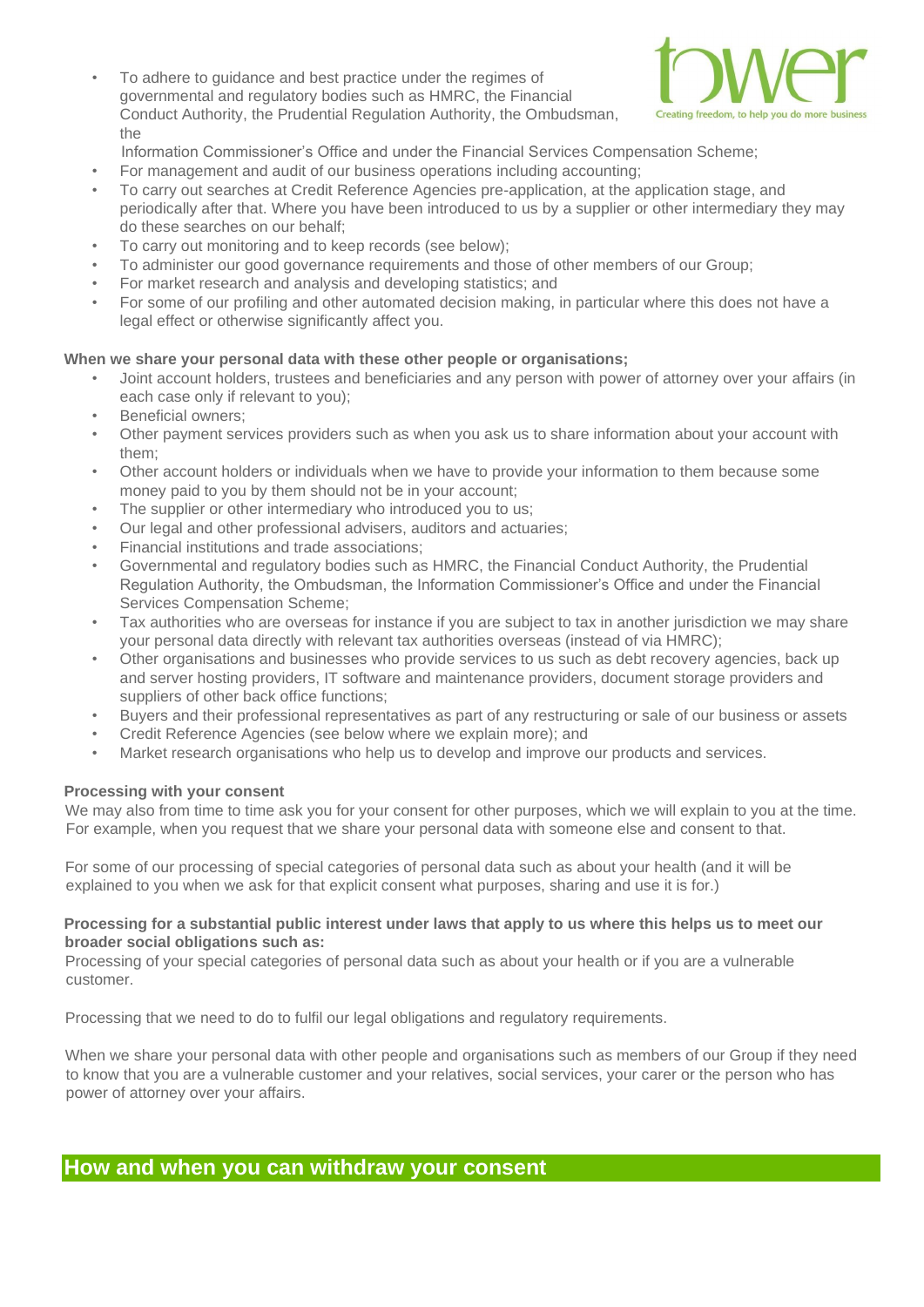Much of what we do with your personal data is not based on your consent and is instead based on other legal grounds. For processing that is based on your consent, you have the right to revoke that consent for future processing at any time. You can do this by contacting us using the contact details at the end of this



document. The consequence might be that we cannot send you some marketing communications or that we cannot consider special categories of personal data such as about your health or if you are a vulnerable customer (but these outcomes will be relevant only in cases where we rely on your explicit consent for this).

We will tell the supplier or other intermediary who introduced you to us that you have withdrawn your consent only if it is our data processor (this means an organisation that is processing personal data on our behalf) or if we are required to do when you exercise certain rights under data protection laws. If they are acting as a Data Controller in their own right, you should make sure to contact them directly to withdraw your consent for what they do with your personal data.

To comply with payment services regulations, we have to share some of your personal data with other payment service providers in some circumstances such as when you ask us to share information about your account with them. Whilst those payment services regulations mention 'consent' for this, 'consent' in that context does not have the same meaning as 'consent' under data protection laws. The legal grounds which may be relevant to this are compliance with our legal obligations, performance of our contract with you, our legitimate interests, or a combination of these. This is why if you ask to revoke consent with respect to what we do with your personal data, we may still have to hold and use that personal data if we need to under the payment services regulations.

## **Who might we share your data with?**

In order to provide our services, there will be times when we will share your data. These include:

## **Sharing with our contracted third-party suppliers**

We may share your personal data with companies whom we have contracts in place for the supply of goods and services as part of providing service to our customers, such as our mailing house and website suppliers.

We may also disclose your personal data to our appointed representatives in connection with a contracted transaction between you and us. This includes solicitors, funders and any party described in the terms and conditions of the individual products you hold with us. We will have in place an agreement with our service providers which will restrict how they are able to process your personal data. If any service provider is based outside of the European Economic Area, we will ensure that the provider is either a current subscriber to the EU/US Privacy Shield, or we have an appropriate contract for the international transfer of personal data with them.

We may share your personal information with these organisations:

- HM Revenue & Customs, regulators and other authorities
- UK Financial Services Compensation Scheme
- Credit Reference Agencies
- Fraud prevention agencies
- Companies we have a joint venture or agreement to co-operate with
- Organisations that introduce you to us
- Companies that we introduce you to
- Market researchers
- Companies you ask us to share your data with.

We may need to share your personal information with other organisations to provide you with the product or service you have chosen:

If you use direct debits, we will share your data with the Direct Debit scheme.

## **Sharing where we are obliged under a legal obligation**

We will disclose your personal data in order to comply with any legal regulations or good governance obligations, or to enforce or to protect our rights, property, or safety, or that of our customers or other persons with whom we have a business relationship. This includes exchanging information (which may include information relating to debts which are owed to you, and the related debtors) with other companies and organisations for the purposes of fraud protection, credit insurance and credit risk reduction.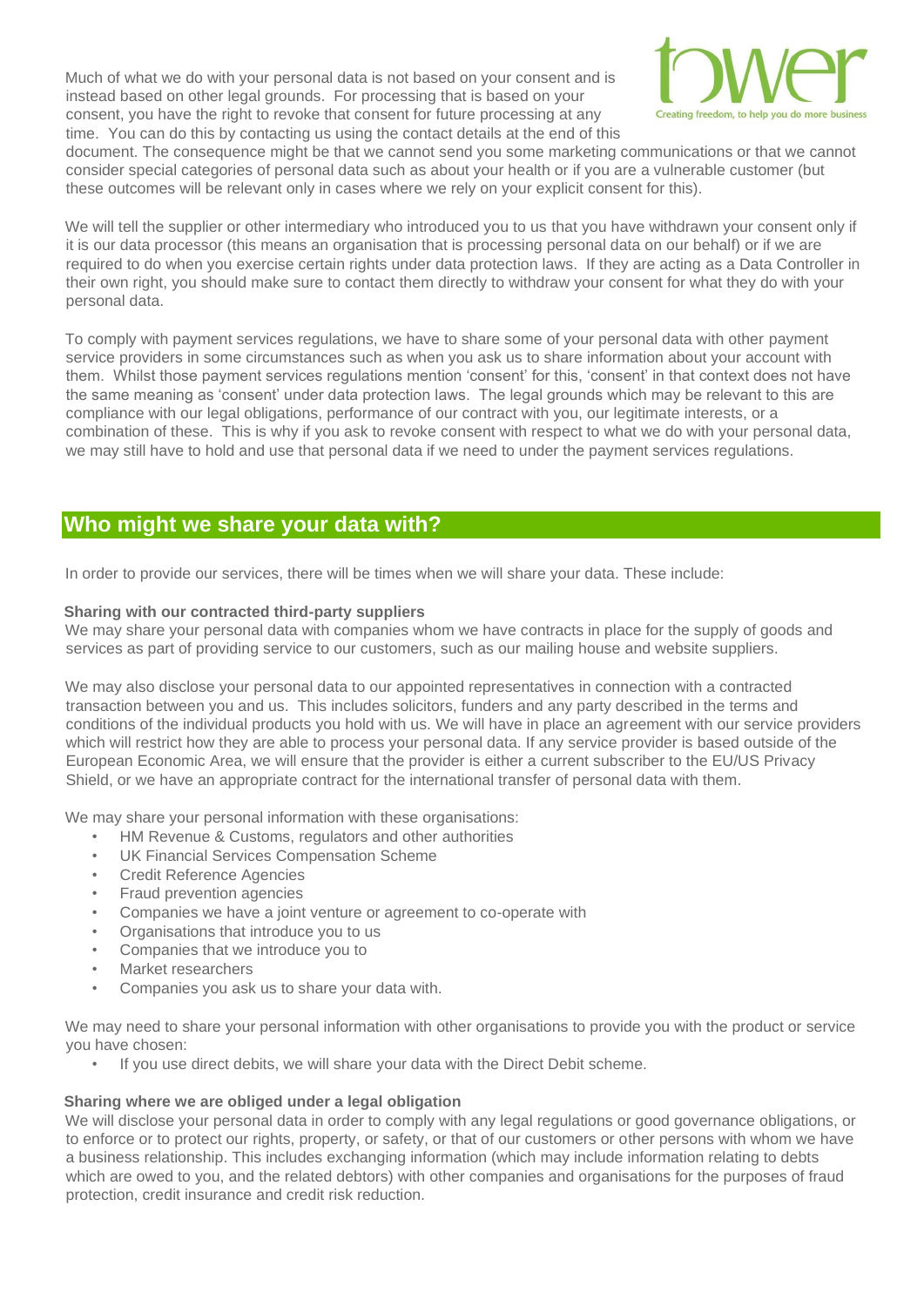## **Sharing information with Credit Reference Agencies**

To process your application, we will perform credit and identity checks on you with one or more Credit Reference Agencies (CRAs). Where you take products or services from us we may also make periodic searches at CRAs to manage your account with us.



To do this, we will supply your personal data to CRAs and they will give us information about you. This will include information from your credit application and about your financial situation and financial history. CRAs will supply to us both public (including the electoral register) and shared credit, financial situation and financial history information and fraud prevention information.

We will use this information to:

- Assess your creditworthiness and whether you can afford to take the product;
- Verify the accuracy of the data you have provided to us;
- Prevent criminal activity, fraud and money laundering;
- Manage your account(s);
- Trace and recover debts; and
- Ensure any offers provided to you are appropriate to your circumstances.

We will continue to exchange information about you with CRAs while you have a relationship with us. We will also inform the CRAs about your settled accounts. If you borrow and do not repay in full and on time, CRAs will record the outstanding debt. This information may be supplied to other organisations by CRAs.

When CRAs receive a search from us they will place a search footprint on your credit file that may be seen by other lenders.

If you are making a joint application or tell us that you have a financial associate, we will link your records together, so you should make sure you discuss this with them, and share with them this information, before lodging the application. CRAs will also link your records together and these links will remain on your and their files until such time as you or your partner successfully files for a disassociation with the CRAs to break that link.

#### **Sharing information with Fraud Prevention Agencies (FPAs)**

Before we provide services, goods or financing to you, we undertake checks for the purposes of preventing fraud and money laundering, and to verify your identity. These checks require us to process personal data about you.

#### **What we process and share**

The personal data you have provided, we have collected from you, or we have received from third parties may include your:

- name
- date of birth
- residential address and address history
- contact details such as email address and telephone numbers
- financial information

When we and fraud prevention agencies process your personal data, we do so on the basis that we have a legitimate interest in preventing fraud and money laundering, and to verify identity, in order to protect our business and to comply with laws that apply to us. Such processing is also a contractual requirement of the services or financing you have requested.

We, and fraud prevention agencies, may also enable law enforcement agencies to access and use your personal data to detect, investigate and prevent crime.

Fraud prevention agencies can hold your personal data for different periods of time, and if you are considered to pose a fraud or money laundering risk, your data can be held for up to six years.

## **Automated decisions**

As part of the processing of your personal data, decisions may be made by automated means. This means we may automatically decide that you pose a fraud or money laundering risk if:

- our processing reveals your behaviour to be consistent with that of known fraudsters or money launderers; or is inconsistent with your previous submissions; or
- you appear to have deliberately hidden your true identity.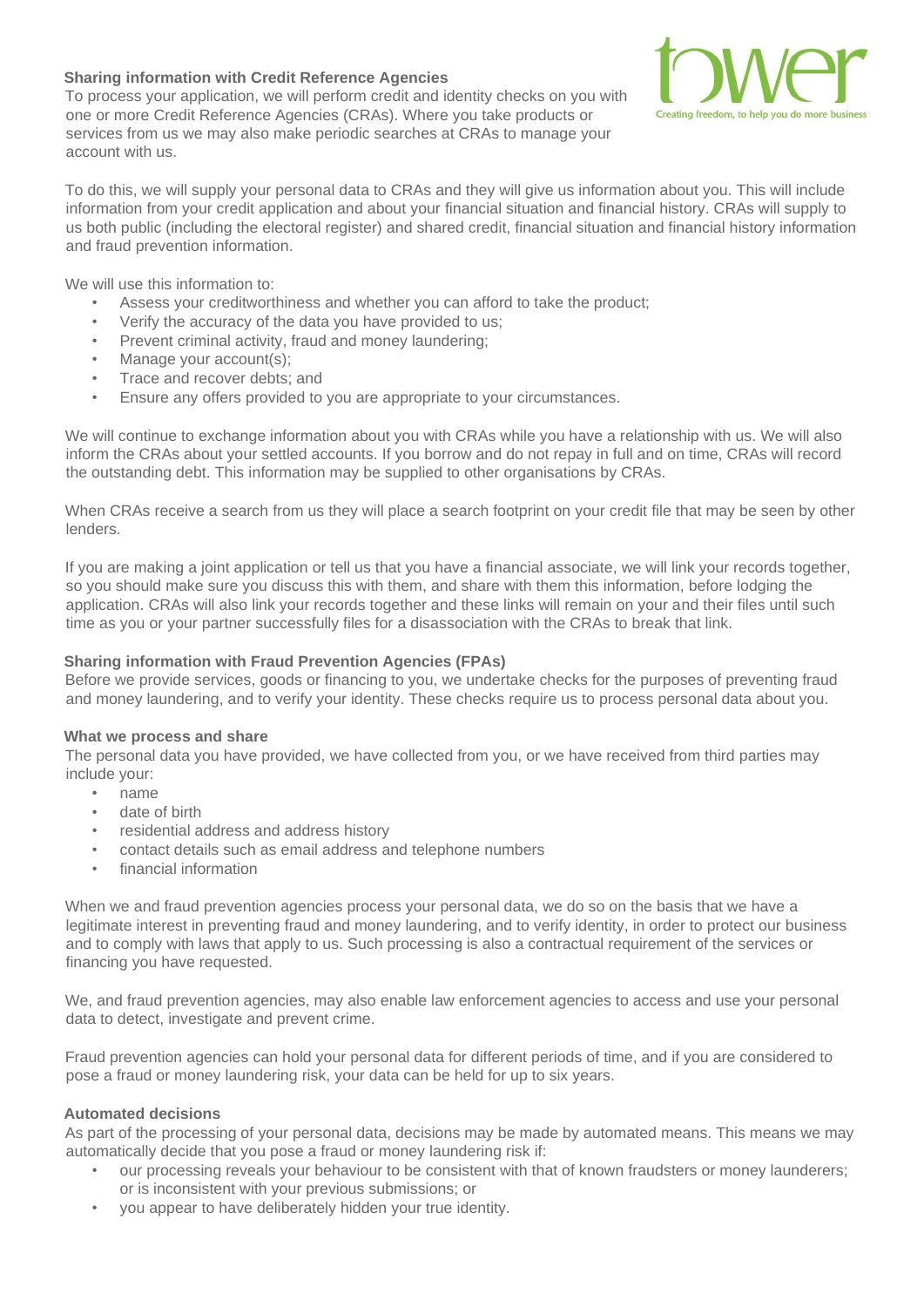You have rights in relation to automated decision making: if you want to know more please contact us using the details above.



#### **Sharing under change of business ownership**

In the event that we sell or buy any business or assets, we may disclose your personal data to the prospective seller or buyer of such business or assets.

If Tower or substantially all of its assets are acquired by a third party, the personal data we hold about our customers will be one of the transferred assets.

## **Transferring data abroad**

This section tells you about the safeguards that keep your personal information safe and private if it is sent outside the UK and EEA.

We will only send your data outside of the European Economic Area ('EEA') to:

- Follow your instructions
- Comply with a legal duty
- Suppliers we work with

If we do transfer your personal information outside the UK and EEA to our suppliers, we will make sure that it is protected to the same extent as in the UK and EEA. We'll use one of these safeguards:

- Transfer it to a non-EEA country with privacy laws that give the same protection as the UK and EEA.
- Put in place a contract with the recipient that means they must protect it to the same standards as the UK and EEA.

We protect your data using robust security and IT encryption measures as described in our Security policy.

## **What should you do if your personal data changes?**

You should tell us without delay so that we can update our records. If you were introduced to us by a supplier or other intermediary who is Data Controller in its own right, you should contact them separately. In some cases where you exercise rights against us under data protection laws (see below) we may need to inform the supplier or other intermediary, but this will not always be the case.

## **Do you have to provide your personal data to us?**

We are unable to provide you with a product or service or to process your application without having personal data about you. Your personal data is required before you can enter into the relevant contract with us, or it is required during the life of that contract, or it is required by laws that apply to us. If we already hold some of the personal data that we need – for instance if you are already a customer – we may not need to collect it again when you make your application.

## **How long we keep your information**

Your data is important to us and we take all reasonable steps to maintain it safely and securely and fully in accordance with the UK General Data Protection Regulation.

We will keep your personal data for six years from end of last financial year of our business relationship with you. This includes credit agreements, application forms (paper and electronic), ID provided, credit scores, payments default records and complaints.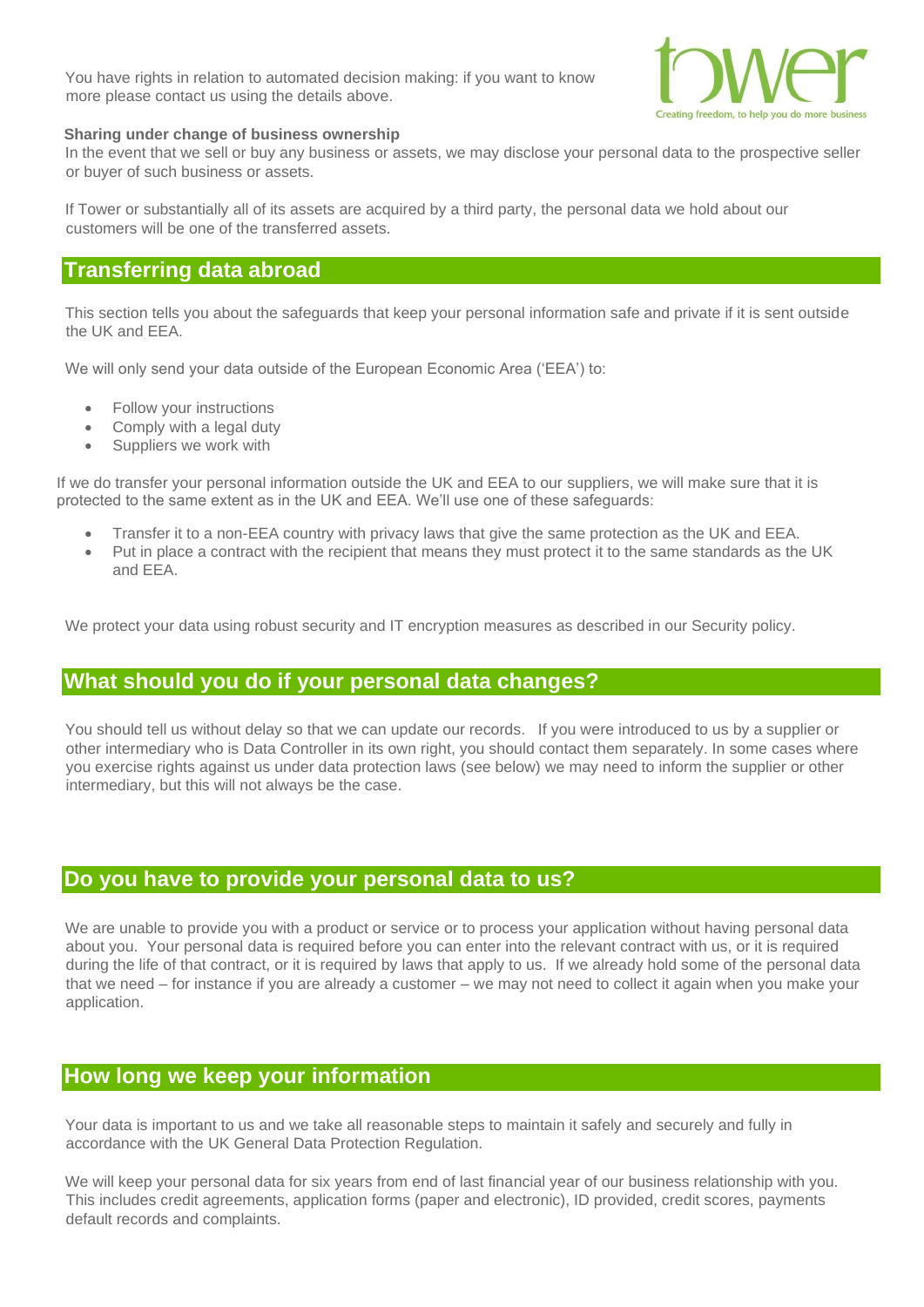We keep data relating to prospective and indicative customer enquiries for 3 years following the expiry of the quote or illustration. After this time, the data is securely disposed of.



Fraud prevention agencies can hold your personal data for different periods of time, and if you are considered to pose a fraud or money laundering risk, your data can be held for up to six years.

## **Marketing**

We will keep you informed about Tower products and services similar to those you already have unless you tell us you don't want this material.

If at any time you wish to stop receiving marketing information from us, you can contact us by any of the means listed in the Contact us section of our website, or by notifying our Data Protection Officer whose contact details are listed in the Contact us section of this document.

## **Your rights**

Here is a list of the rights that all individuals have under data protection laws. They do not apply in all circumstances. If you wish to exercise any of them we will explain at that time if they are engaged or not.

The **right to be informed** - we must be transparent with you about the processing that we do with your personal data. This is why we have a privacy policy. The information that you supply is determined by whether we collected your personal data directly from you or indirectly via someone else (such as a supplier or other intermediary). Your right to be informed may be relevant if you consider it necessary to ask for more information about what we do with your personal data.

The **right to request access** to the personal data held about you, to obtain confirmation that it is being processed, and to obtain certain prescribed information about how we process it. This may assist if you wish to find out what personal data we do have about you to then determine if you can exercise other rights (those mentioned above and below).

You can exercise this right by writing to us or emailing us. We will respond within one month.

The **right to object** to processing of your personal data where it is based on legitimate interests, where it is processed for direct marketing (including profiling relevant to direct marketing) or where it is processed for the purposes of statistics. Your rights to object may be relevant if you wish to find out more about what legitimate interests we rely on (they are listed in our privacy policy) or about what profiling we do in relation to our direct marketing communications and activities (as mentioned in our privacy policy) for instance. There is an important difference between the right to object to profiling relevant to direct marketing in cases where that profiling activity does not have a legal effect on you or otherwise significantly affect you, and the separate right which exists under data protection laws in relation to profiling including automated decision making which has a legal effect or can otherwise significantly affect you (see below).

The **right to restrict processing** of your personal data, for instance where you contest it as being inaccurate (until the accuracy is verified); where you have objected to the processing (where it was necessary for legitimate interests) and we are considering whether our organisation's legitimate interests override your own; where you consider that the processing is unlawful (and where this is the case) and where you oppose erasure and request restriction instead; or where we no longer need the personal data for the purposes of the processing for which we were holding it but where you require us to continue to hold it for the establishment, exercise or defence of legal claims.

The **right to have your personal data erased** (also known as the "**right to be forgotten**"). This enables an individual to request the deletion or removal of personal data where there is no compelling reason for its continued processing. This right is not absolute – it applies only in particular circumstances and where it does not apply any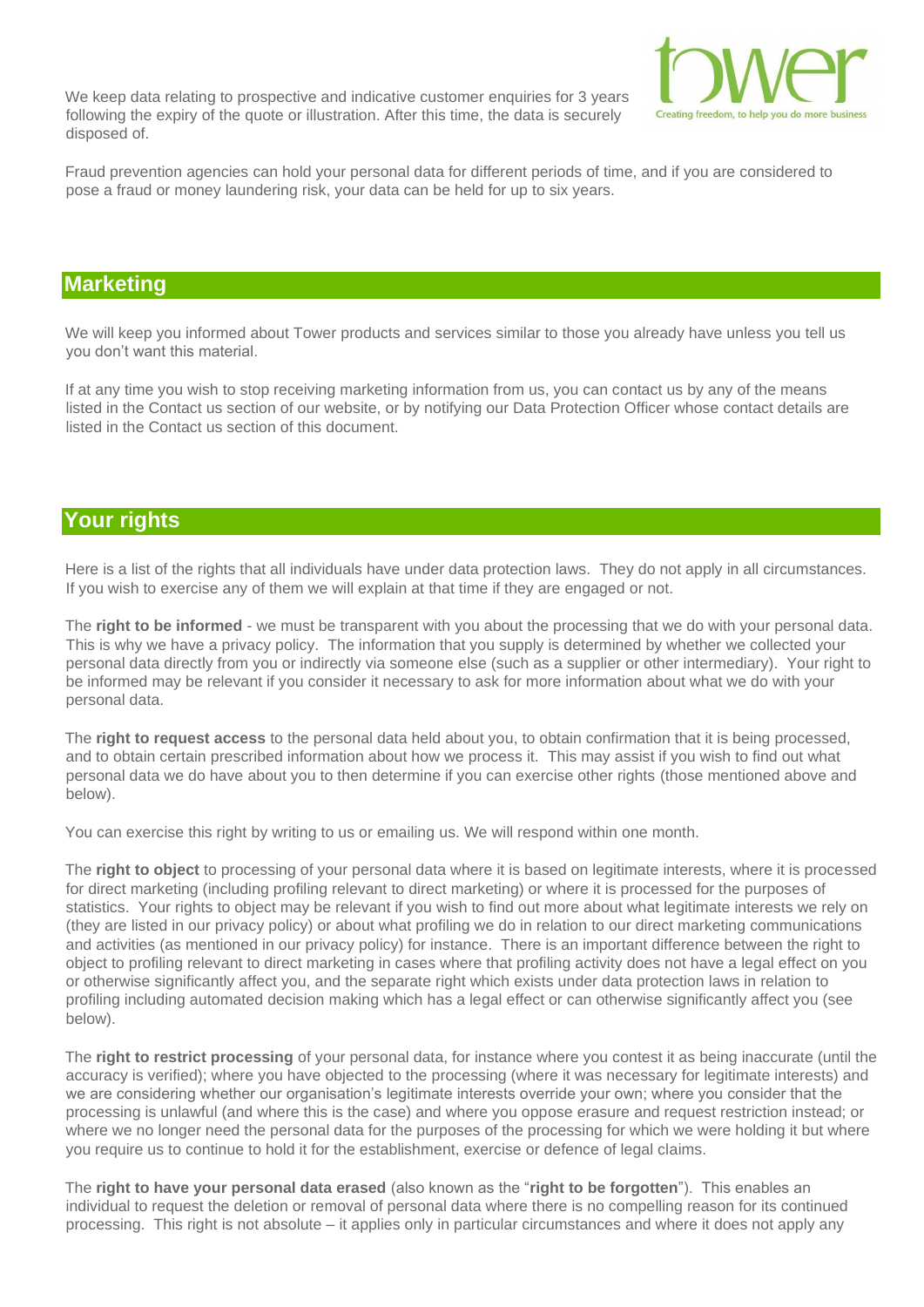request for erasure will be rejected. It may be relevant where the personal data is no longer necessary in relation to the purpose for which it was originally collected/processed; if the processing is based on consent which you then withdraw; when you object to the processing and there is no overriding legitimate



interest for continuing it; if the personal data is unlawfully processed; or if the personal data has to be erased to comply with a legal obligation. Requests for erasure may be refused in some circumstances such as where the personal data must be retained to comply with a legal obligation or to exercise or defend legal claims.

The **right to have your personal data corrected** if it is inaccurate and to have incomplete personal data completed in certain circumstances. If we have disclosed the personal data in question to other organisations, we must inform them of the rectification where possible. Your rights in relation to rectification may be relevant if you consider that we are processing inaccurate or incomplete information about you.

The **right to data portability**. This allows individuals to obtain and reuse their personal data for their own purposes across different services; to move, copy or transfer their personal data easily from one environment to another in a safe and secure way without hindrance to usability. This right can only be relevant where personal data is being processed based on a consent or for performance of a contract and is carried out by automated means. This right is different from the right of access (see above) and that the types of information you can obtain under the two separate rights may be different. You are not able to obtain through the data portability right all of the personal data that you can obtain through the right of access.

**Rights in relation to automated decision making** which has a legal effect or otherwise significantly affects you. This right allows individuals in certain circumstances to access certain safeguards against the risk that a potentially damaging decision is taken solely without human intervention. This right is different from the more general right to object to profiling (see above) because that other right is not tied to a scenario where there is a legal effect on you or where the processing otherwise significant affects you. Data protection laws prohibit this particular type of automated decision making except where it is necessary for entering into or performing a contract; is authorised by law; or where you have explicitly consented to it. In those cases, you have the right to obtain human intervention and an explanation of the decision and you may be able to challenge that decision

You also have a **right to complain** to the Information Commissioner's Office which regulates the processing of personal data in the UK.

If you wish to find out more about your data subject rights or how to exercise them, please contact our Data Protection Officer using the contact information below.

If you wish to exercise any of these rights against the Credit Reference Agencies, the Fraud Prevention Agencies, or a broker or other intermediary who is Data Controller in its own right, you should contact them separately.

## **Do we do any monitoring involving processing of your personal data?**

In this section monitoring means any listening to, recording of, viewing of, intercepting of, or taking and keeping records (as the case may be) of calls, emails, text messages, social media messages, face-to-face meetings and other communications.

We may monitor where permitted by law and we will do this where the law requires it. In particular, where we are required by the Financial Conduct Authority's regulatory regime to record certain telephone calls or in person meetings we will do so.

Some of our monitoring may be to comply with regulatory rules, self-regulatory practices or procedures relevant to our business, to prevent or detect crime, in the interests of protecting the security of our communications systems and procedures, to have a record of what we have discussed with you and actions agreed with you, to protect you and to provide security for you (such as in relation to fraud risks of your account) and for quality control and staff training purposes

We may conduct short term carefully controlled monitoring of your activities on your account where this is necessary for our legitimate interests or to comply with our legal obligations. For instance, where we suspect fraud, money laundering or other crimes.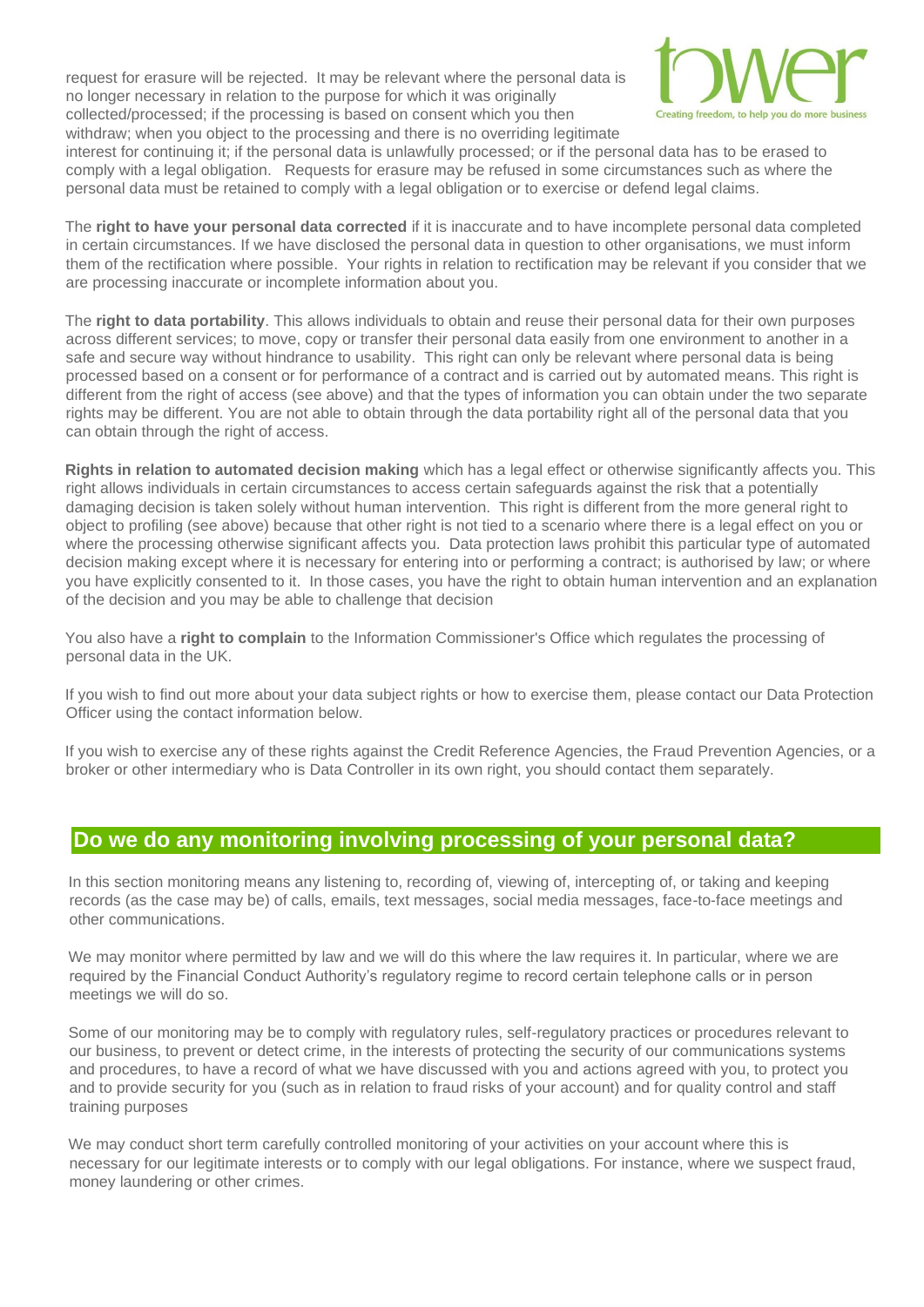Telephone calls and/or in person meetings between us and you in connection with your application and the product or service may be recorded to make sure that we have a record of what has been discussed and what your instructions are. We may also record these types of calls for quality control and staff training.



## **Use of Automated Processing and Automated Decision Making**

Like many Financial Service providers, we use automated processing in our account opening and identification processes. This means we attempt to match your personal details to publicly available information through sources such as the Royal Mail or Credit Reference Agencies. If for any reason we are unable to complete our formalities using this process you will be informed how you may complete the process using manual methods.

As part of the processing of your personal data, decisions may be made by automated means. This means we may automatically decide that you pose a fraud or money laundering risk or if our processing reveals your behaviour to be consistent with that of known fraudsters or money launderers; or is inconsistent with your previous submissions; or you appear to have deliberately hidden your true identity.

Here are some examples of the types of automated decisions we make:

## **Pricing**

We may decide what to charge for some products and services based on what we know.

#### **Tailoring products and services**

We may place you in groups with similar customers. These are called customer segments. We use these to study and learn about our customers' needs, and to make decisions based on what we learn. This helps us to design products and services for different customer segments, and to manage our relationships with them.

#### **Detecting fraud**

We use your personal information to help decide if your accounts may be being used for fraud or money-laundering. We may detect that an account is being used in ways that fraudsters work. Or we may notice that an account is being used in a way that is unusual for you or your business. If we think there is a risk of fraud, we may stop activity on the accounts or refuse access to them.

#### **Finance Agreements**

When you open an account with us, we check that the product or service is relevant for you, based on what we know. We also check that you or your business meets the conditions needed to enter into the agreement.

## **Approving Credit**

We use a system to decide whether to lend money to you or your business, when you apply for credit such as a loan or lease agreement. This is called credit scoring. It uses past data to assess how you're likely to act while paying back any money you borrow. This includes data about similar accounts you may have had before.

## **Credit scoring data sources**

Credit scoring uses data from three sources:

- Your application
- Credit Reference Agencies
- Data we may already hold

It gives an overall assessment based on this. Banks and other lenders use this to help us make responsible lending decisions that are fair and informed. Credit scoring methods are tested regularly to make sure they are fair and unbiased.

## **You have rights over automated decisions:**

You can ask that we do not make our decision based on the automated score alone.

You can object to an automated decision and ask that a person reviews it.

If you want to know more about these rights, please contact us. (details in the Contact us section at the bottom of this policy)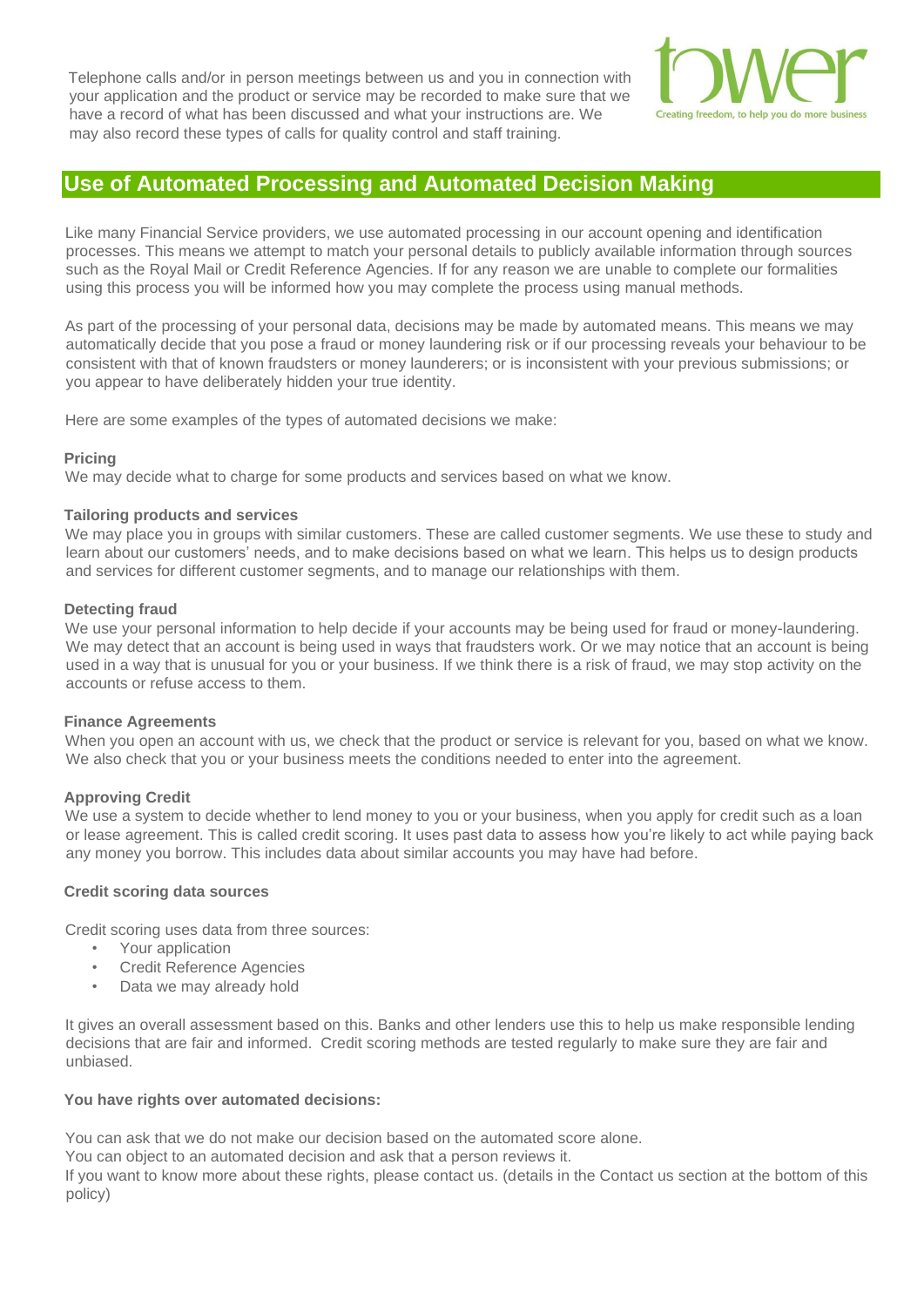## **Consequences of Processing**



If we, or a fraud prevention agency, determine that you pose a fraud or money laundering risk, we may refuse to provide the services and products you have requested, or to employ you, or we

may stop providing existing services to you.

A record of any fraud or money laundering risk will be retained by the fraud prevention agencies, and may result in others refusing to provide services, financing or employment to you. If you have any questions about this, please contact us using the details provided.

## **Profiling**

We use our customers' data to understand how certain products are performing and to generate business strategy based on statistical analysis

For this we profile using data generated throughout your contact with our website and online portal and in strict accordance with our **[Cookie policy](http://www.towerleasing.co.uk/cookie-policy/)**[.](http://www.towerleasing.co.uk/cookie-policy/)

Profiling is also relied upon in the processes used by Credit Reference Agencies where automated decisioning methods are used to check for Fraud or Money Laundering activity. You have rights in relation to auto decisioning so contact us if you want to learn more.

We also profile your data to help us identify opportunities for us to maximise the benefits to you of being a Tower customer, such as, for example, through the provision of special offers, unless you have told us that you do not want us to do this.

We can do this activity based on our legitimate interests (and they are listed in the What we do with your data section above) only where the profiling and other automated decision making does not have a legal or other significant effect on you. In all other cases, we can do this activity only where it is necessary for entering into or performing the relevant contract, is authorised by laws that apply to us, or is based on your explicit consent. In those cases, you have the right to obtain human intervention to contest the decision (see 'rights in relation to automated decision making which has a legal effect or otherwise significantly affects you' below). Profiling for direct marketing can mean there is a separate right to object (see 'rights to object' above). If you want to know more, please contact us using the details provided.

# **Data Anonymisation and the use of Aggregated Information**

Your personal data may be converted into statistical or aggregated data which cannot be used to re-identify you. It may then be used to produce statistical research and reports. This aggregated data may be shared and used in all the ways described in this privacy policy.

## **Data Privacy Notices from other organisations**

We have mentioned that we share your personal data with Fraud Prevention Agencies and Credit Reference Agencies. They require us to pass on to you information about how they will use your personal data to perform their services or functions as Data Controllers in their own right. These notices are separate to our own.

## **Useful links**

**[Tower Cookie policy](http://www.towerleasing.co.uk/cookie-policy/)**

**[Tower Security policy](http://www.towerleasing.co.uk/security-policy/)**

## **[ICO website](https://ico.org.uk/for-organisations/guide-to-the-general-data-protection-regulation-gdpr/lawful-basis-for-processing/consent/)**

:

Click here for more information about how Credit Reference Agencies operate and how they use your information